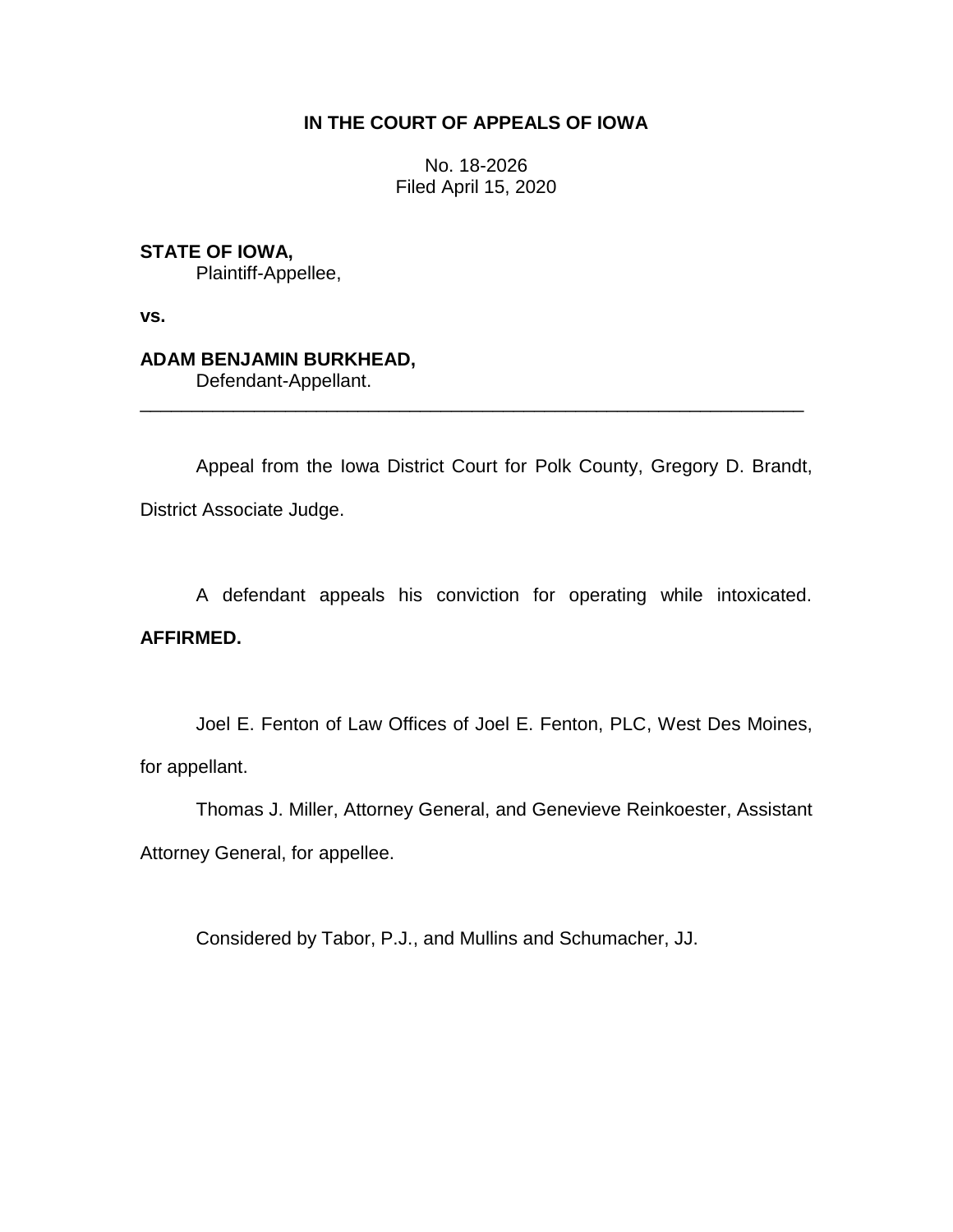### **TABOR, Presiding Judge.**

Adam Burkhead appeals his conviction for operating while intoxicated (OWI), first offense. He believes the district court should have suppressed his breath test as he was unable to "validly consent to testing." He also condemns his trial counsel's performance in raising the grounds for suppression. Finding no error in the suppression ruling, we affirm Burkhead's conviction. We decline to address his claims of ineffective assistance of counsel on this direct appeal record. Burkhead may raise them if he seeks postconviction relief.

### **I. Facts and Prior Proceedings**

Altoona Police Officer Tyler Moffatt found Burkhead asleep in the driver's seat of his idling car in the parking lot of a local barbecue restaurant. Upon waking, Burkhead was "very confused" and displayed signs of intoxication including red, watery eyes; slurred speech; and "a strong odor of alcoholic beverage."

The officer's body camera captured his exchange with Burkhead. Many of Burkhead's responses were incoherent. For instance, when Officer Moffatt asked Burkhead to turn off his engine, Burkhead replied: "I'm here." Burkhead told the officer his name was Adam Adam. He could not produce his driver's license. The officer learned Burkhead had patronized the restaurant and left his wallet inside. The restaurant staff told officers they believed Burkhead had a seizure disorder. Burkhead had a receipt showing he bought two mugs of Blue Moon beer and one shot of Kentucky Fire.

When Officer Moffatt instructed him to do field sobriety testing, Burkhead did not fare well. He could not readily follow the officer's commands. The tests he did perform showed impairment. His eyes could not track the officer's finger; he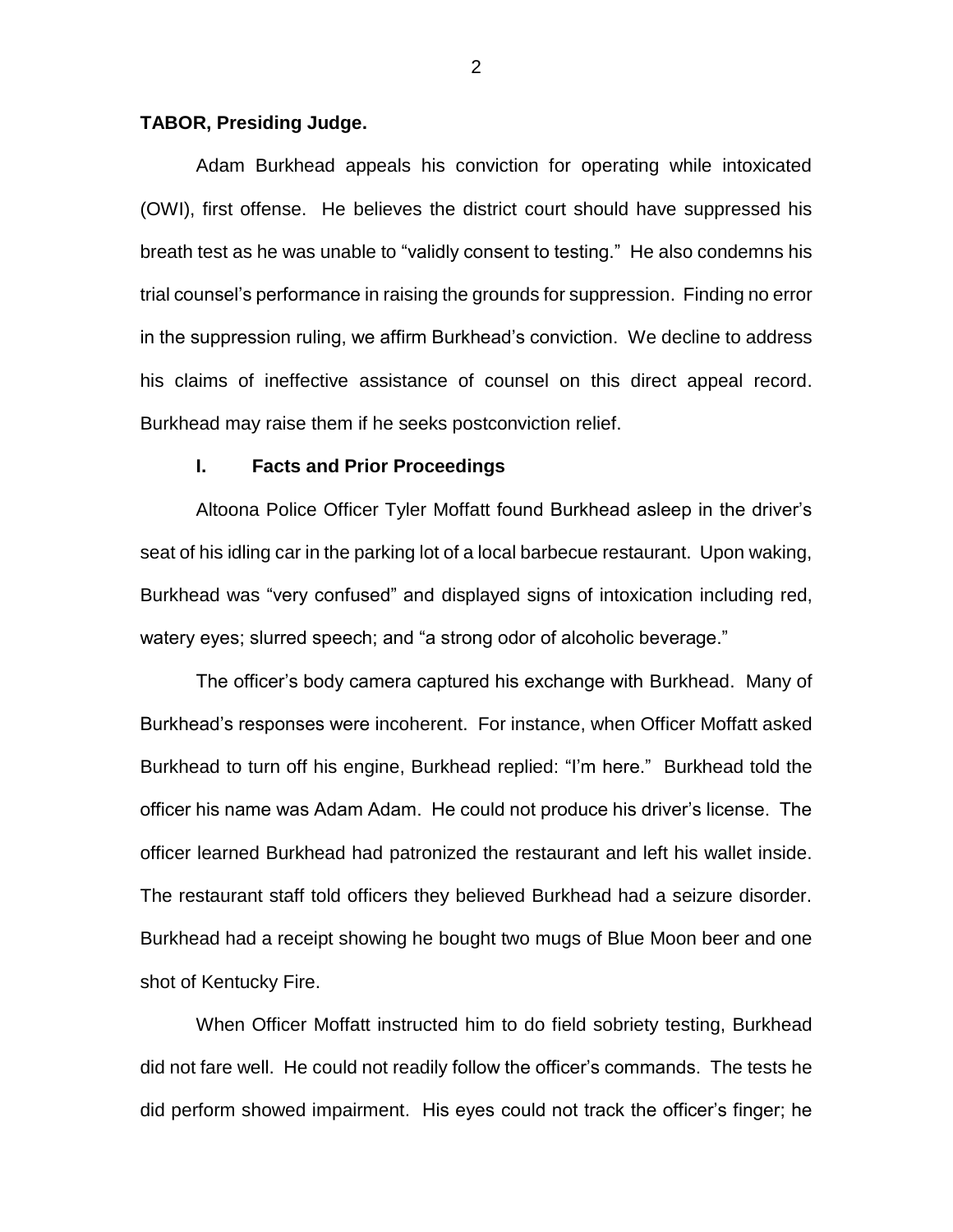could not walk a straight line; and he could not do the one-leg stand. A preliminary breath test revealed Burkhead's blood alcohol content (BAC) was nearly two times the legal limit of .08. Officer Moffatt arrested Burkhead and transported him to the police station. Other officers searched Burkhead's car, discovering several prescribed medications, including a sedative to treat seizures.

At the station, Officer Moffatt read Burkhead the implied consent advisory and requested a breath specimen. Burkhead agreed to blow into the DataMaster machine. But when handed the stylist to mark an electronic acknowledgement, Burkhead appeared physically unable to sign. Still he told the officer, "I can sign it, but I'm lost." When offered the breath test, Burkhead appeared unable or unwilling to blow into the tube. His conversation rambled. But after the officer said he would mark down Burkhead's behavior as a refusal to take the test, Burkhead said: "It's not a refusal. It's just me being smart about it all." Burkhead eventually gave a breath sample. The DataMaster measured his BAC at .151.

The State charged Burkhead with OWI, first offense. He moved to suppress the breath test result. In that motion, Burkhead alleged his consent to chemical testing was involuntary and cited Iowa Code section 321J.7 (2018) (providing that a person who is "dead, unconscious, or otherwise in a condition rendering the person incapable of consent or refusal" is deemed not to have withdrawn the implied consent to testing under section 321J.6). Officer Moffatt testified at the suppression hearing. And the defense presented the body camera footage. Defense counsel argued the officer should have realized Burkhead "was dealing with some medical issues that went beyond drunkenness."

3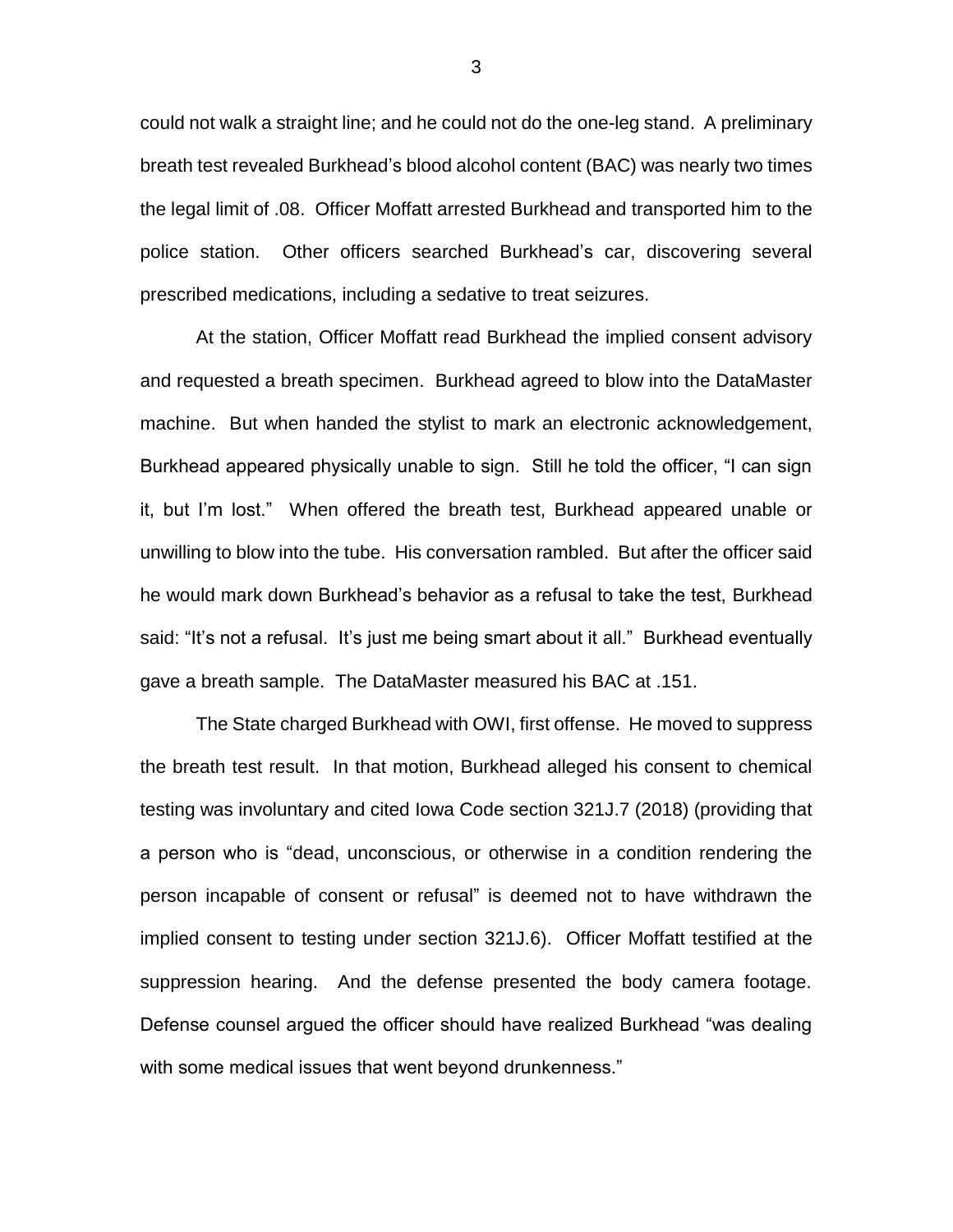After assessing the evidence, the district court denied the suppression motion. The court said while it could "envision a situation where an individual is too intoxicated to make a voluntary and knowing decision to consent to testing, this case is not that case."

Burkhead waived his right to a jury trial and agreed to a bench trial on the minutes of evidence. The court found him guilty of OWI, first offense. He now appeals.

#### **II. Scope and Standards of Review**

Because Burkhead's suppression motion alleged a statutory violation, we review for legal error. *See State v. Green*, 680 N.W.2d 370, 372 (Iowa 2004). If supported by substantial evidence, the district court's factual findings compel our determination of those circumstances. *Id*. But the court's legal conclusions do not bind us. *Id.*

By contrast, we review his constitutional claim of ineffective assistance of counsel de novo. *See State v. Kuhse*, 937 N.W.2d 622, 627 (Iowa 2020). When, as here, the defendant filed his notice of appeal before July 1, 2019, we may consider his ineffective-assistance issue on direct appeal. *Id*. (discussing revisions to Iowa Code section 814.7(2020)).

#### **III. Analysis**

Burkhead contests his conviction on two fronts. First, he challenges the suppression ruling, contending the district court erred in deciding his consent to testing was valid. Second, he alleges trial counsel improperly focused on Iowa Code section 321J.7 (2018) at the expense of developing a medical or psychological defense to the OWI prosecution. We will address each claim in turn.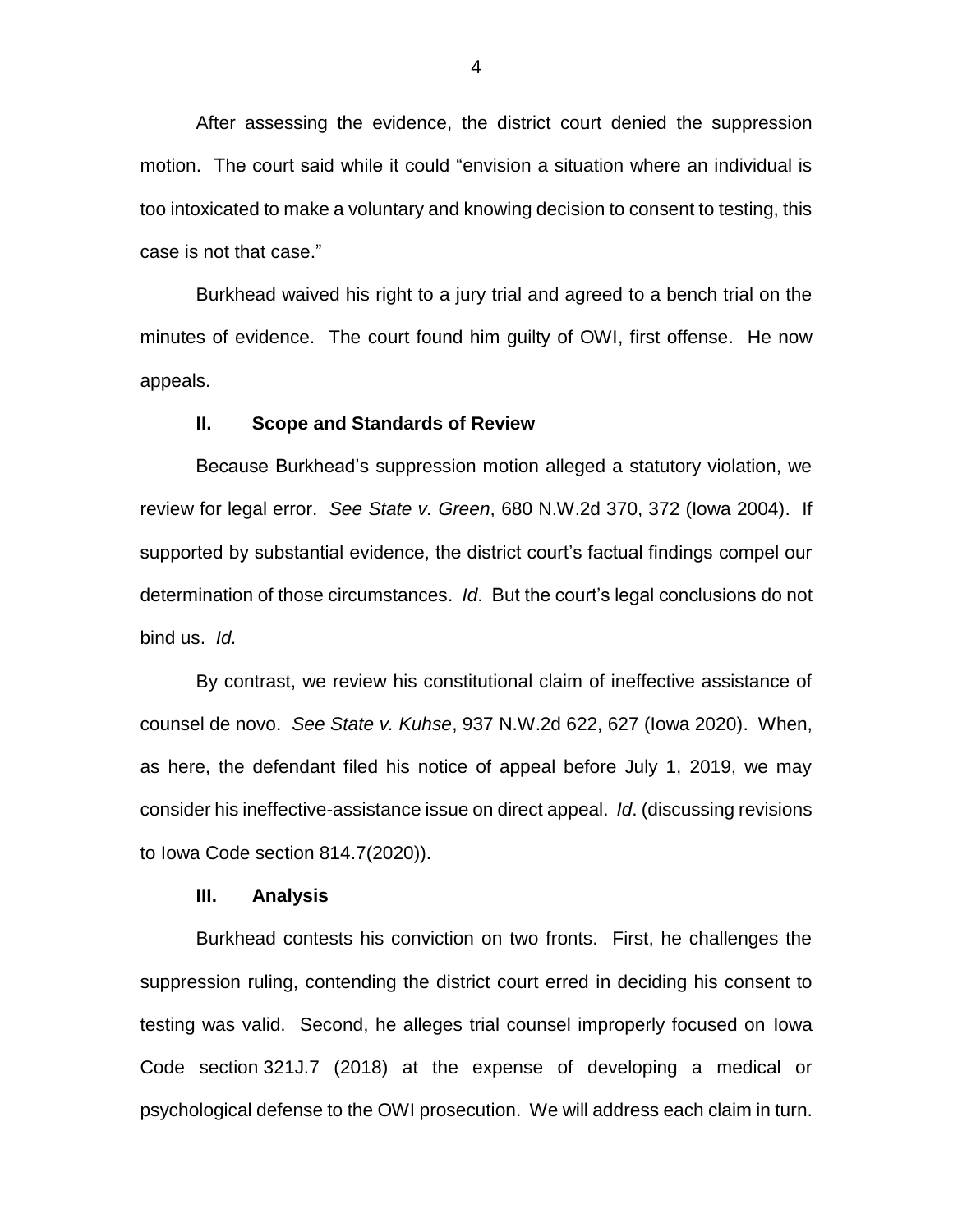### **A. Suppression Ruling**

To address Burkhead's consent claim, we start with the "implied consent" structure of chapter 321J. The premise is that licensed drivers "impliedly" agree in advance to submit to testing in exchange for the "privilege" of driving on Iowa's public highways. *See State v. Palmer*, 554 N.W.2d 859, 861 (Iowa 1996).

But as our supreme court explained, in practice, the statute "requires the express consent of the driver before a test is administered." *Id.* (citing Iowa Code § 321J.9 (if person objects to test, test will not be given)).<sup>1</sup> On the other hand, if "a person is dead, unconscious or otherwise incapable of giving consent" officers may obtain a test without consent—based on certification from a medical professional. *See* Iowa Code § 321J.7.

To be valid, Burkhead's consent to testing had to be voluntary—"freely made, uncoerced, reasoned, and informed." *See State v. Garcia*, 756 N.W.2d 216, 220 (Iowa 2008). In challenging that validity, Burkhead does not allege overt coercion by the Altoona officer. Instead, Burkhead alleges the police station was an "inherently coercive" setting. Beyond the setting, he asserts his "nonsensical replies" and "erratic behavior" signaled his inability to comprehend the meaning of the implied consent advisory. He points to the prescriptions in his car as evidence that his psychological conditions had a role in the involuntariness of his consent.

 $\overline{a}$ 

5

<sup>&</sup>lt;sup>1</sup> A motorist's right to refuse testing is statutory not constitutional; it is essentially the withdrawal of consent, which exists by statutory implication. *See State v. Knous*, 313 N.W.2d 510, 512 (Iowa 1981).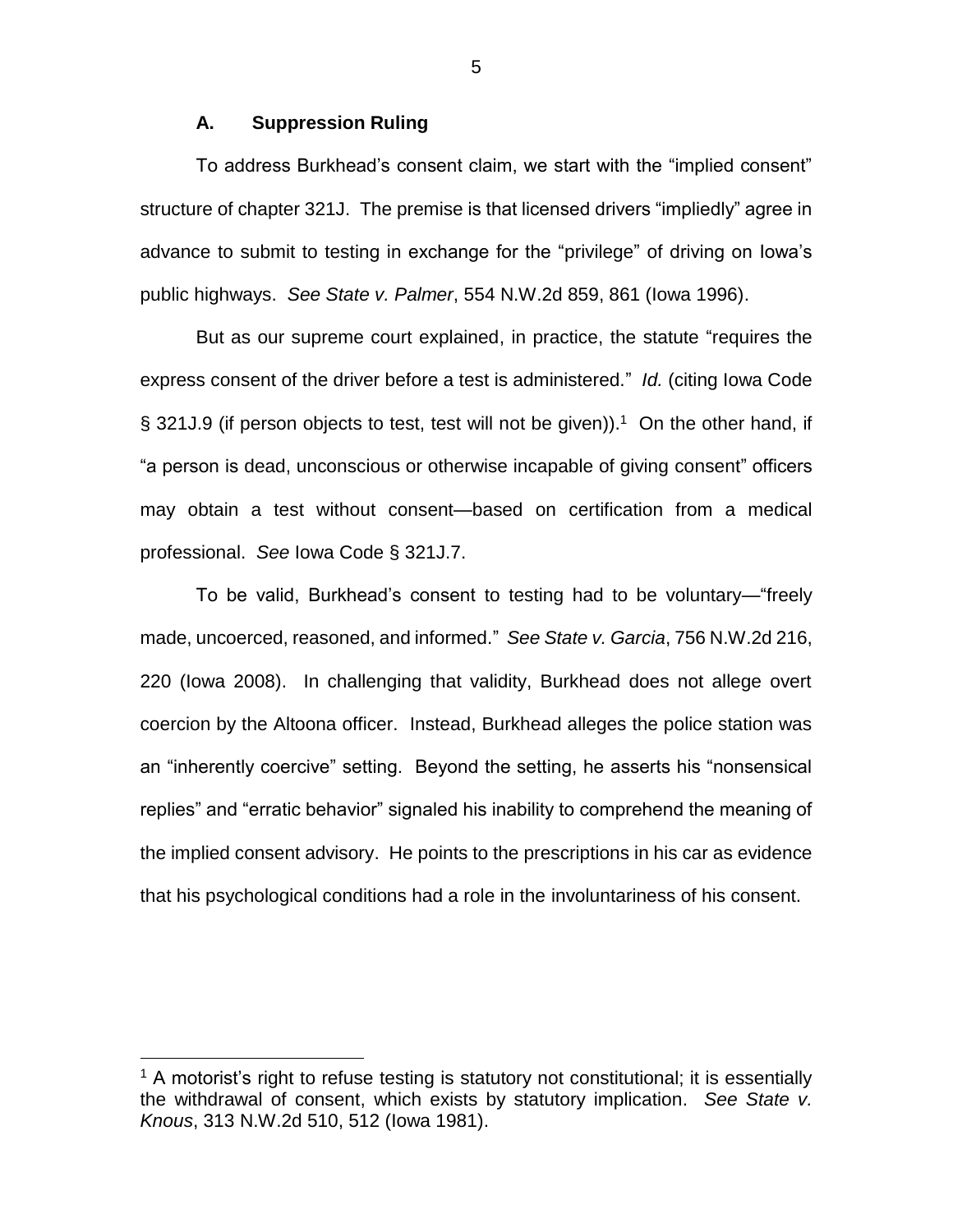Contrary to Burkhead's assertions on appeal, the district court *did* consider the totality of circumstances in rejecting his suppression motion. After viewing the officer's body camera footage, the court reached this fact finding:

Mr. Burkhead was read the implied consent advisory and consented to provide a breath specimen, which he was ultimately able to do with the assistance of Officer Moffett. On two occasions during the breath test procedure Officer Moffett indicated that he was going to count Mr. Burkhead's actions as a refusal to take the test. On each occasion, Mr. Burkhead responded immediately and adamantly that he was not refusing the breath test.

We find substantial evidence in the record to support the court's factual determination. *See Green*, 680 N.W.2d at 372. From those facts, the district court aptly concluded Burkhead was capable of consenting to chemical testing. *See State v. Kalbach*, No. 05-1176, 2006 WL 3314139, at \*1 (Iowa Ct. App. Nov. 16, 2006) (finding evidence supported determination defendant could consent because he was "conscious and alert" after being transported to hospital by helicopter); *see also Kolbet v. Iowa Dep't of Transp.*, No. 98-1477, 1999 WL 1020531, at \*2 (Iowa Ct. App. Nov. 10, 1999) (upholding agency decision motorist was capable of consenting though "not fully coherent" after collision). True, Burkhead appeared to have medical issues beyond his intoxication. But the body camera footage showed the officer's reasonable efforts to convey the implied consent warnings to Burkhead and to accommodate his explicit consent to submit to testing. *See Garcia*, 756 N.W.2d at 223. We thus affirm the suppression ruling.

## **B. Ineffective Assistance of Counsel**

Burkhead next alleges his trial counsel provided ineffective assistance in two ways. First, he contends counsel failed to investigate or pursue a "medical/psychological" defense to the OWI charges. Second, he complains